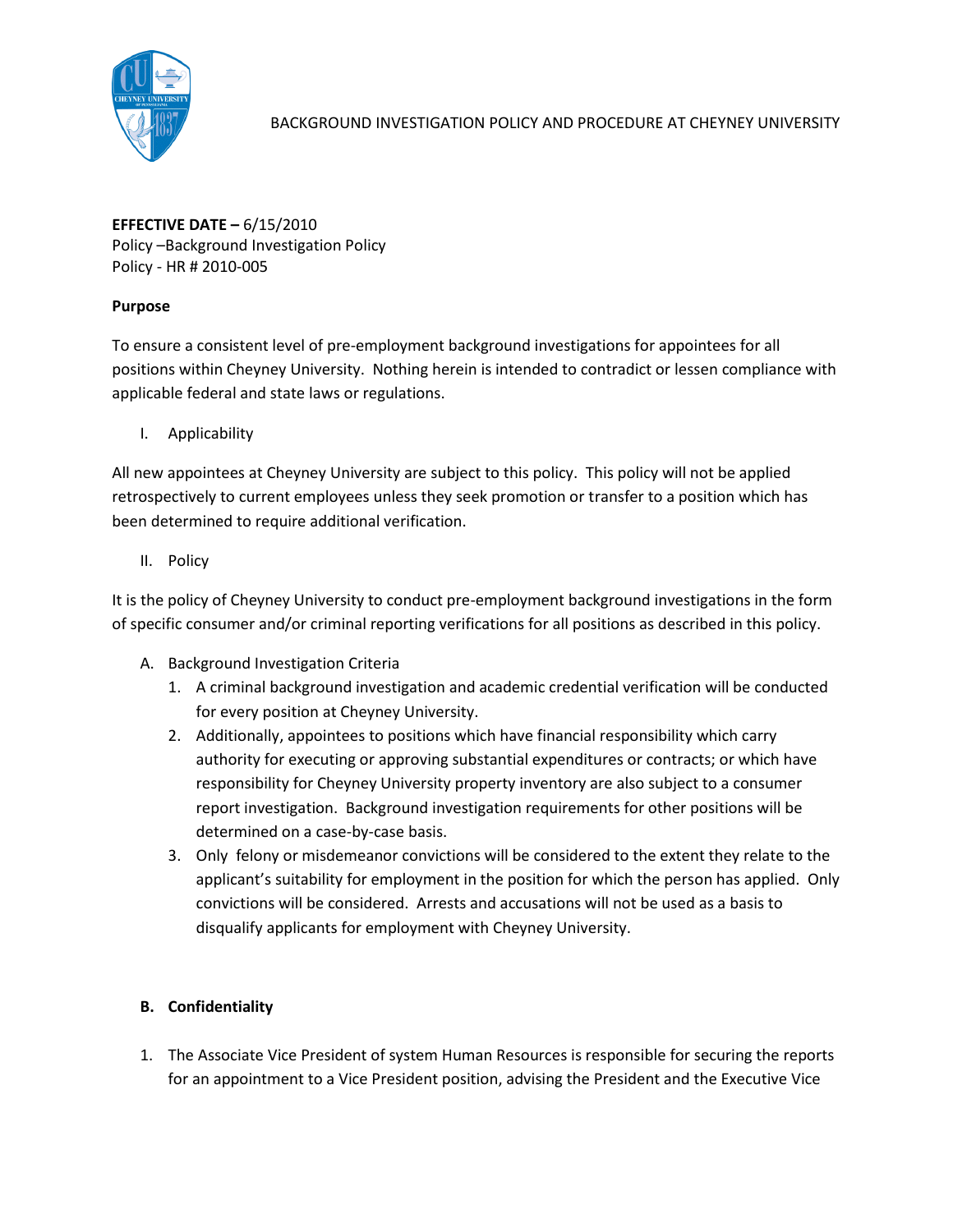President of any findings and maintaining the confidentiality of background investigation reports.

- 2. For all other appointments in Cheyney University, the Director of Human Resources is responsible for securing the reports, advising the appropriate vice chancellor of any findings and maintaining the confidentiality of background investigation records.
	- 3. Background investigation records will be kept separate from the personnel history files and shall not be accessible to supervisors or others who may otherwise have access to an individual's personnel records except the President, his/her designee and legal counsel.

## **C. Standards for Evaluating Convictions**

- 1. *Relevancy:* Whether the findings undermine the candidate's fitness to perform the required job responsibilities.
- 2. *Severity:* The nature and gravity of findings.
- 3. *Recency:* The time that has elapsed since the conviction.

#### **III. Procedures**

- A. Responsibilities
	- 1. At the beginning of a search, the President, the Executive Vice President and the Associate Vice President for System Human Resources will determine which background check(s) are necessary for appointment to a Vice President position.
	- 2. For all other appointments in Cheyney University the appropriate Vice President and the Director of Human Resources will determine which background check(s) are necessary at the beginning of a search.
- IV. **Costs:** All costs associated with the background verification activities will be assigned as recruitment costs to the department in which the vacancy exists.
- V. **Recruitment:** All vacancy announcements will include the following statement "prior to a final offer of employment, the selected candidate will be required to submit to a background check including but not limited to, employment verification, educational and other credential verification and criminal background check."
- VI. **Verification Services:** A contracted service is in place for the purpose of having a timely, professional, effective means of conducting background checks. This service will be coordinated by the Office of Human Resources.

#### VII. **Notice and Authorization Requirements:**

1. Verification services as described above are subject to the Fair Credit Reporting Act. The successful candidate(s) must execute an authorization that allows Cheyney University to conduct a background investigation. This authorization, mandated by the Fair Credit Reporting Act, must be a document separate from the employment application.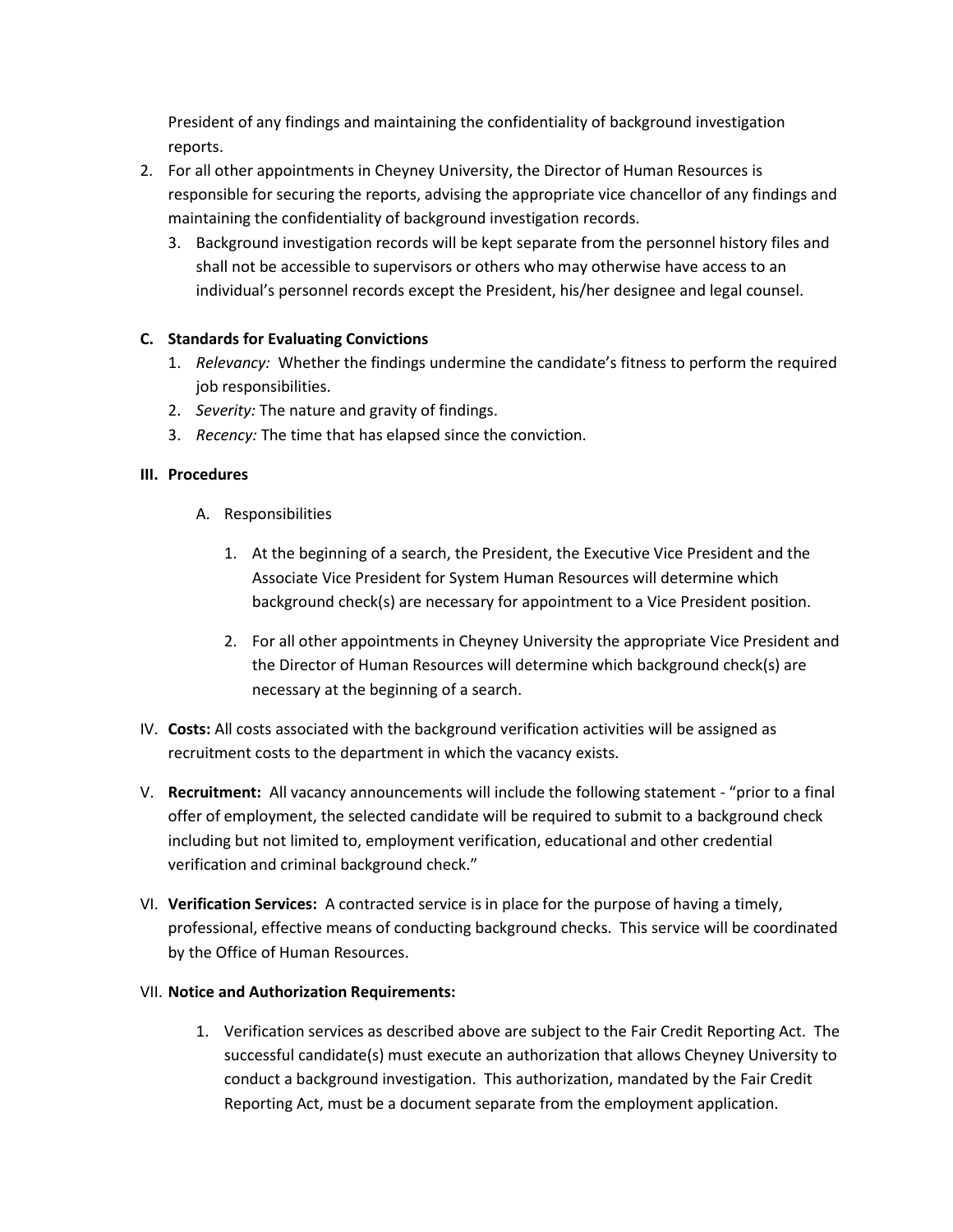- 2. For appointment to a Vice President position, the Associate Vice President for System Human Resources is responsible for providing all related notices and obtaining completed authorization forms before a request is made to the verification service provider.
- 3. For all appointments in Cheyney University, the Office of Human Resources is responsible for providing all related notices and obtaining completed authorization forms before a request is made to the verification service provider.
- 4. Refusal to sign the authorization will result in the candidate being eliminated and disqualified from the applicant pool.
- VIII. **Successful Candidate:** A background investigation will be completed on the successful candidate only. If the successful candidate is not appointed, the next qualified applicant will be required to submit to the background investigation and so forth.
- IX. **Offers of Employment:** All employment offers are subject to and contingent upon satisfactory completion of a background investigation. In the event of a delay in completing the background investigation, employment may begin; however, the appointment letter must indicate that continued employment is conditional pending a satisfactory background investigation.
- X. **Address Discrepancies:** If the Office of Human Resources receives notice that there is a discrepancy between the address(es) of the successful candidate and what is contained in the background investigation, the Director of Human Resources shall verify with the successful candidate that the information received in the Background Investigation is that of the successful candidate unless there is information in the candidate's application that resolves the discrepancy. This verification may be done orally, however the Director of Human Resources shall document the conversation relative to the corroboration of the information received in the Background Investigation.

## XI. **Disqualification from Employment:**

- **A.** Considerations:
	- 1. For Vice President positions, the President and/or the Executive Vice President, in conjunction with legal counsel, will determine if the findings disqualifies an applicant from in the position sought.
	- 2. For all other appointments in Cheyney University, the appropriate Vice President in conjunction with legal counsel, will determine if the findings disqualifies an applicant for employment in the position sought.
- XII. Notice of Adverse Action: If employment, transfer or promotion is denied, based in whole or in part due to information contained in the report, a copy of the report will be provided to the